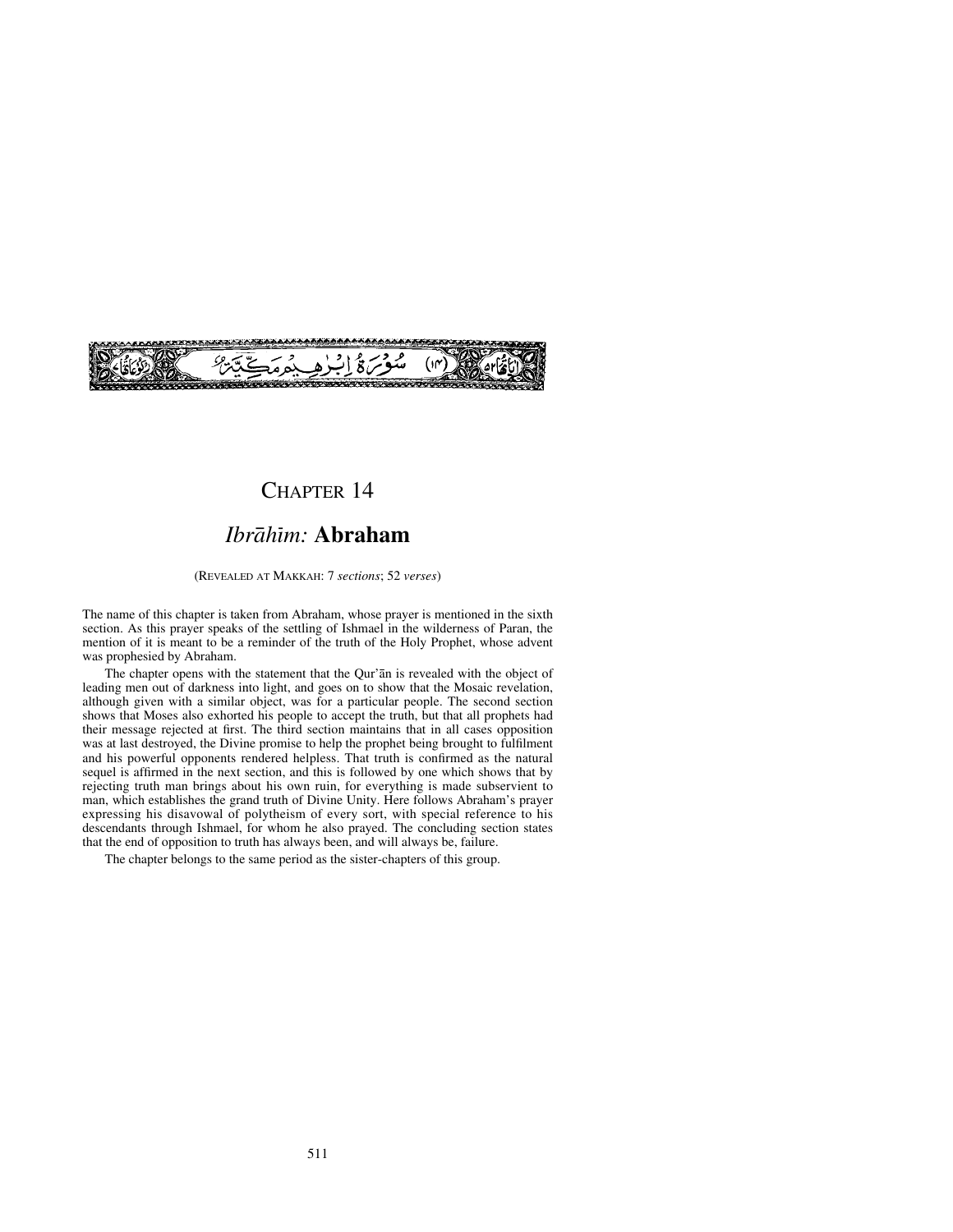#### SECTION 1: **Revelation dispels Darkness**

In the name of Allåh, the Beneficent, the Merciful.

**1** I, Allåh, am the Seer. A Book which We have revealed to thee that thou mayest bring forth men, by their Lord's permission, from darkness into light, to the way of the Mighty, the Praised One,

**2** Of Allåh, Whose is whatever is in the heavens and whatever is in the earth. And woe to the disbelievers for the severe chastisement!

**3** Those who love this world's life more than the Hereafter, and turn away from Allåh's path, and would have it crooked. Those are far astray.

**4** And We sent no messenger but with the language of his people, so that he might explain to them clearly.*<sup>a</sup>* Then Allåh leaves in error whom He pleases and He guides whom He pleases. And He is the Mighty, the Wise.

**5** And certainly We sent Moses with Our messages, saying: Bring forth thy people from darkness into light and remind them of the days of Allåh.*<sup>a</sup>* In this are surely signs for every steadfast, grateful one.

بِينْسِهِ اللَّهِ الدَّخْسِينِ الدَّجِسِيْمِينِ الرس كنبُ اَنْزَلْنْهُ إِلَيْكَ لِتُغْرِجَ التَّاسَ مِنَ الطَّلُبْتِ إِلَى الشَّحْرِيط بِلِذَنِ رَبِّهِمُ إِلَىٰ صِرَاطِ الْعَزِيْزِ الْحَبِيْلِ ۖ

اللَّهُ الَّذِينُ لَهُ مَأْ فِي السَّمْرٰتِ وَ مَا فِي الْأَدْضِ وَوَيْلٌ لِلْكَفِرِيْنَ مِنْ عَذَابٍ شَرِيْبِلَهِ الَّذِيْنَ يَسْتَحِبُّوْنَ الْحَيْوةَ الدُّنْمَاعَلَى الْأَخِرَةِ وَيَصُدَّوْنَ عَنْ سَبِيْلِ اللَّهِ ر بِرْدُ بِمَاعِدَكَا ۖ أُولَٰٓلِكَ فِي ضَلَٰلٍ بَعِيْلٍ ۞ وَمَآ ٱرۡسَلۡنَاصِنَ رَّسُوۡلِ اِلْاَبِلِسَانِ قَوۡمِهٖ لِيُبَيِّنَ لَهُمْ فَيَضِلُّ اللَّهُ مَنْ تَتَّبَاءُ وَ رو د ته سره من شاء د د د د د د د د د د و د<br>په پي مَنْ پَساء و هُوالْعَزِيْزْ الْحَكِيمْ وَلَقَلْ أَرْسَلْنَا مُؤْسٰى بِالْيَتِنَآ أَنْ أَخْرِجْ

قَوْمَكَ مِنَ الظَّلَمٰتِ إِلَى النَّوْيِ لَهُ 5 ذَكِّرْهُمُّ بِأَيَّدِ اللَّهِ ۚ إِنَّ فِي ذٰلِكَ لَأَيْتٍ لِّڪُلِّ صَتَائِر، شَڪُرُيْنَ هَ

5*a. Ayyåm-Allåh* is explained as meaning the *favours of Allåh* (T). The use of the word in a similar sense is well known in Arabic literature, in which *Ayyåm al-'Arab*, or *the*

<sup>4</sup>*a*. In 7:158 we have: "Say: O mankind, surely I am the Messenger of Allåh to you all, of Him, Whose is the kingdom of the heavens and the earth". A similar statement is made in 34:28: "And We have not sent thee but as a bearer of good news and as a warner to all mankind". In the verse under discussion nothing is said about the extent of the mission of the Holy Prophet. All that is said here is that every prophet is sent with the language of his people, not that his people, or the nation to which he belongs, are the only people to whom he is required to deliver the message. And the reason for sending a prophet with the language of a people is stated to be that he may explain to his people, because it is his people, who are the first recipients of his message.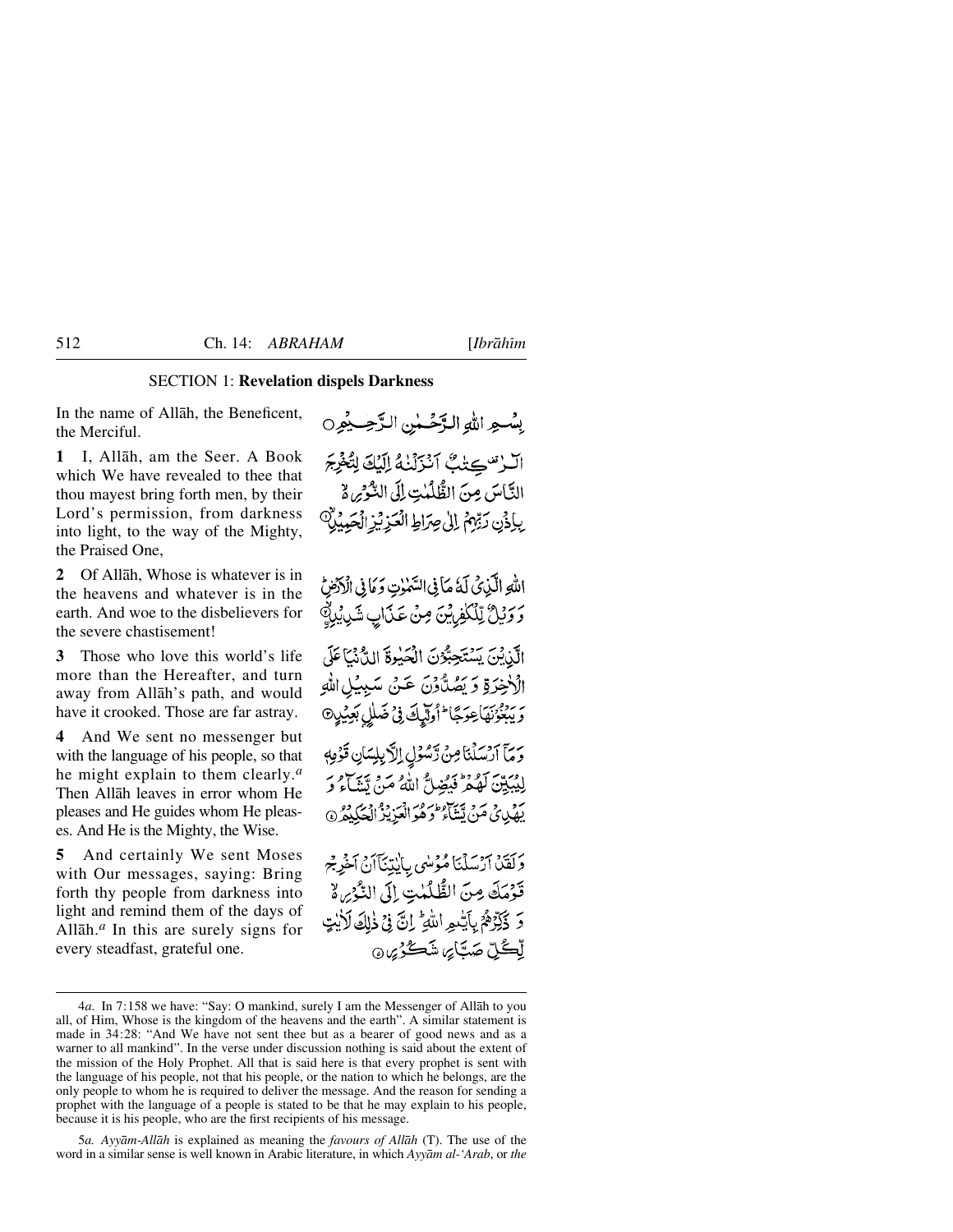**6** And when Moses said to his people: Call to mind Allåh's favour to you, when He delivered you from Pharaoh's people, who subjected you to severe torment, and slew your sons and spared your women. And therein was a great trial from your Lord.

وَإِذْ قَالَ مُؤْسُى لِقَوْمِهِ اذْكُرُوْانِعْمَدَةَ اللهِ عَلَيْكُمْ إِذْ أَنْجِئْكُمُ قِنْ إِلِ فِرْعَوْنَ يه دودبود ولك اقتراب وَ يُبِ بَعْدُنَ آئنآءَگُمْ وَ بَيْنَةَ دَوْدَ ۚ نِسَاءَكُمْ وَرَبِّي <u>ڋڸػۯؠڮٳػٷڡڹ</u>ۜ؞؆ؾػۮ؏ڟۣؽڡۯڰ

### SECTION 2: **Truth is rejected first**

**7** And when your Lord made it known: If you are grateful, I will give you more, and if you are ungrateful, My chastisement is truly severe.

**8** And Moses said: If you are ungrateful, you and all those on earth, then Allåh is surely Selfsufficient, Praised.

**9** Has not the account reached you of those before you, of the people of Noah and 'Åd and Tham∂d — and those after them? None knows them but Allåh.*<sup>a</sup>* Their messengers came to them with clear arguments, but they thrust their hands into their mouths*<sup>b</sup>* and said: We deny that with which you are sent, and surely we are in serious doubt as to that to which you invite us.*<sup>c</sup>*

وَ إِذْ تَأَذَّنَ رَبُّكُمُ لَيْنَ شَكَرْتُمْ لَأَرْبُدَتَّكُمُ وَلَيْنَ كَفَرْتُمْ زِنَّ عَذَابِيٍّ لَشَيْدِيْهِ لَا د قَالَ مُؤْتَى إِنْ تَكْفُرُواْ أَنْ تَدْوُدَهُ فِي فِي الْأَنْرُضِ جَبِيْعًا حَيَانَ اللَّهَ لَغَنِيٌّ حَبِيدٌ آلَمْ بِأَبْكُمْ نَبَوْا الَّذِيْنَ مِنْ قَبْلِكُمْ قَوْمٍ نُزُجٍ وَّ عَادِ وَّ شَيْرُهُ وَ وَ الَّذِيْنَ مِنْ بَعُدِيهِ هُمَّ لَا يَعْلَمُهُمْ إِلَّ اللهُ تَتَجَاءَتْهُمْ رُسُلُهُمْ بِالْبَيِّنْتِ فَدَدُّوْاً أَيْدِيهِمْ فِيَ ٱذْوَاهِهِمْ وَ قَالَؤَا إِنَّا كَفَرْنَا بِيمَآ أَمْ سِلۡنَٰٓ لَهِ ۖ وَ إِنَّآ لَٰهِ ۚ شَكِّ مِّيَّآ ۚ إِ نَّ نُ عُوْنَنَا اِلَيۡهِ مُرِیۡبٖ ۞

*days of the Arabs*, is used for the conflicts of the Arabs. Hence, as a conflict is a source of blessings for the conqueror and a source of distress for the vanquished, *the days of Allåh* signify *His merciful dealings with the righteous and His punishment of the wicked*.

9*a*. The Qur'ån does not claim to give a history of all the prophets; see 4:164 and 40:78. The statement made here is much wider. It is claimed that no other book mentions them all; they are known only to Allåh. In fact, the Bible does not contain more than a mangled account of some of the prophets of a single nation.

9*b. When a man does not return an answer, being unable to do so, and withholds, he thrusts his hand into his mouth* (AH). Or, as the majority of the commentators agree, the meaning may be, *they bit their hands* by reason of rage; compare 3:119. Or the meaning may simply be that the disbelievers put their hands into the mouths of the messengers to silence them.

9*c*, see next page.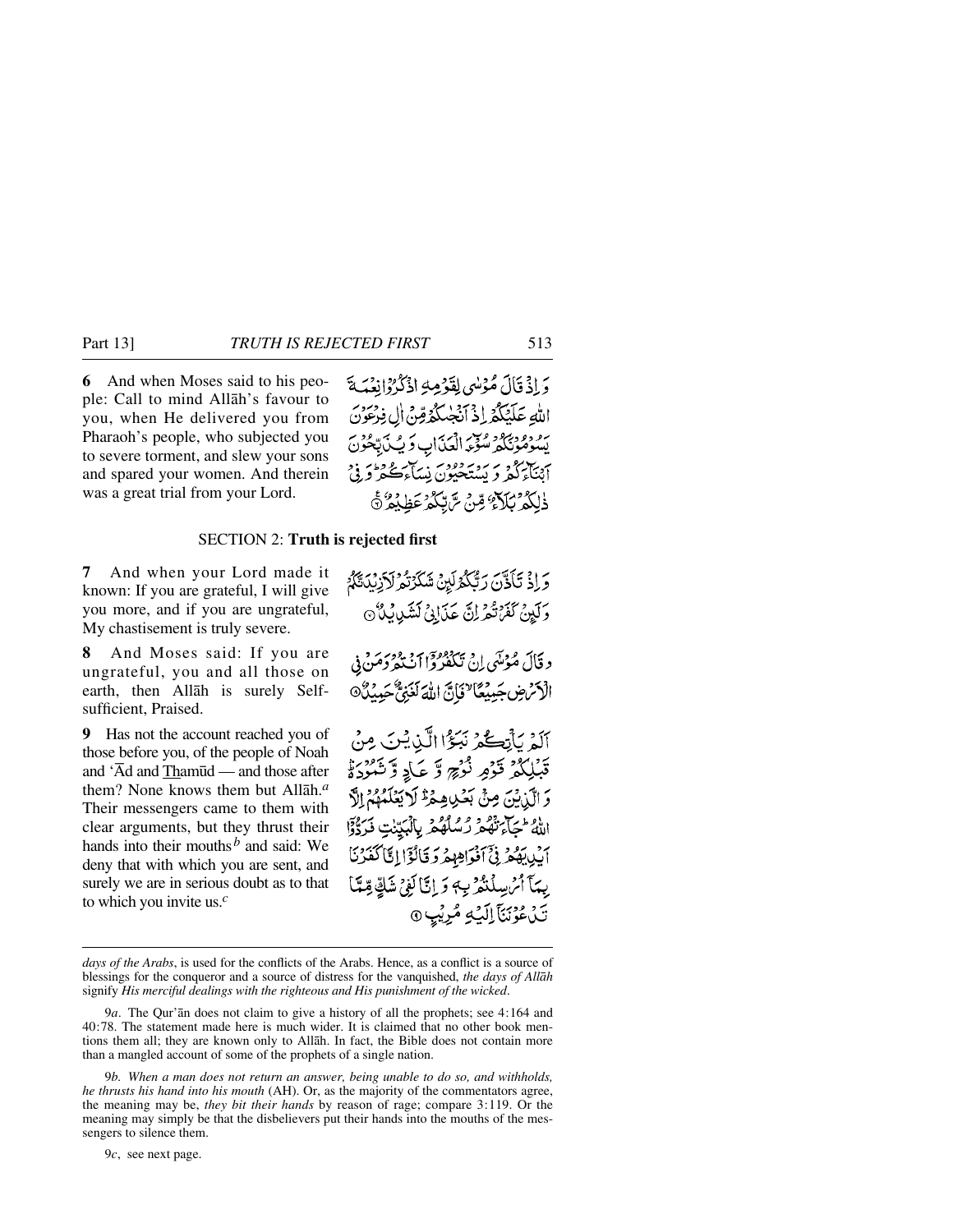**10** Their messengers said: Is there doubt about Allåh, the Maker of the heavens and the earth? He invites you to forgive you your faults and to respite you till an appointed term. They said: You are nothing but mortals like us; you wish to turn us away from that which our fathers used to worship; so bring us clear authority.

**11** Their messengers said to them: We are nothing but mortals like yourselves, but Allåh bestows (His) favours on whom He pleases of His servants. And it is not for us to bring you an authority, except by Allåh's permission. And on Allåh let the believers rely.

**12** And why should we not rely on Allåh? and He has indeed guided us in our ways. And we would certainly bear with patience your persecution of us. And on Allåh should the reliant rely.

قَالَتْ رُسُلُهُمْ أَفِي اللَّهِ شَكَّ فَبَاطِيرِ السَّمٰوٰتِ وَالْأَمْرَضِ لِّدَءُ وَكُرُّ لِيَخْفِرَ لَكُهُ مِّينٌ ذُنُوْبِكُهُ وَ يُؤَجِّرَكُمُ!لَّى آجَلَ مُّسَمَّعٌ فَبَالُوٓانُ آنُ نُثُرُ إِلَّا بَشَرٌ مِّنْأَيَّا ۖ تَكْرِيْدِلْدُوْنَ أَنْ تَصُدَّدُوْنَا عَبَّيْاً كَانَ يَعْبِدُلْ أَبَأَؤُنَا فَأَتْرُنَا بِسُلْطٰنِ مُّبِيِّنٍ ۞

قَالَتْ لَعُكُمْ دْسْلَعْيْ إِنْ تَكْحَنّْ الْآيَيْنَيْ ۚ بِقِنْلُكُمْ وَلَٰكِنَّ اللَّهَ يَمُنَّ عَلَىٰ مَنْ تَشَاْءُ مِنْ عِبَادِهِ ۖ وَ مَا كَانَ لَنَآ أَنْ تَأْتِيَكُمُ بِسُلْطِن اِلَّا بِإِذْنِ اللَّهِ ۖ وَ عَـٰلَى اللَّهِ ۖ فَلْيَتَوَكَّلِ الْمُؤْمِنُونَ ۞

وَ مَا لَنَآأَلَلَّا نَتَوَكَّلَ عَلَى اللَّهِ وَقَدْهَدَانَا و مِكْمَا وَكَنِصْبِرَنَّ عَلَى مَآ اجْتِهِ وَوَبَا ۚ وَ عَلَى اللَّهِ فَلْيَتَوَكَّلِ الْمُتَوَكِّلُ هُ

#### SECTION 3: **Opposition is at last destroyed**

**13** And those who disbelieved said to their messengers: We will certainly drive you out of our land, unless you come back into our religion.*<sup>a</sup>* So their Lord revealed to them: We shall certainly destroy the wrongdoers,

دَ قَالَ الَّذِينَ كَفَرَّوْالِرُسُلِهِمْ لَيُخْرِجَنَّكُمْ صِّنْ آيَ ضِيَآ أَوْلَتَعُوُّدُنَّ فِي مِيلَّتِينَا ۚ فَأَدْخَى إِلَيْهِمْ رَبُّهُمْ لَنُهُكِكُنَّ الظُّلِيب

<sup>9</sup>*c*. The general statements made with regard to the messengers and the treatment of their people in this and the following section, while essentially true with regard to messengers generally, are particularly made in reference to the mission of the Prophet Muhammad, the determined opposition and enmity of his people, their turning him out of the city, and their final discomfiture.

<sup>13</sup>*a*. This is no doubt equally a description of what the Holy Prophet was suffering at the hands of his enemies.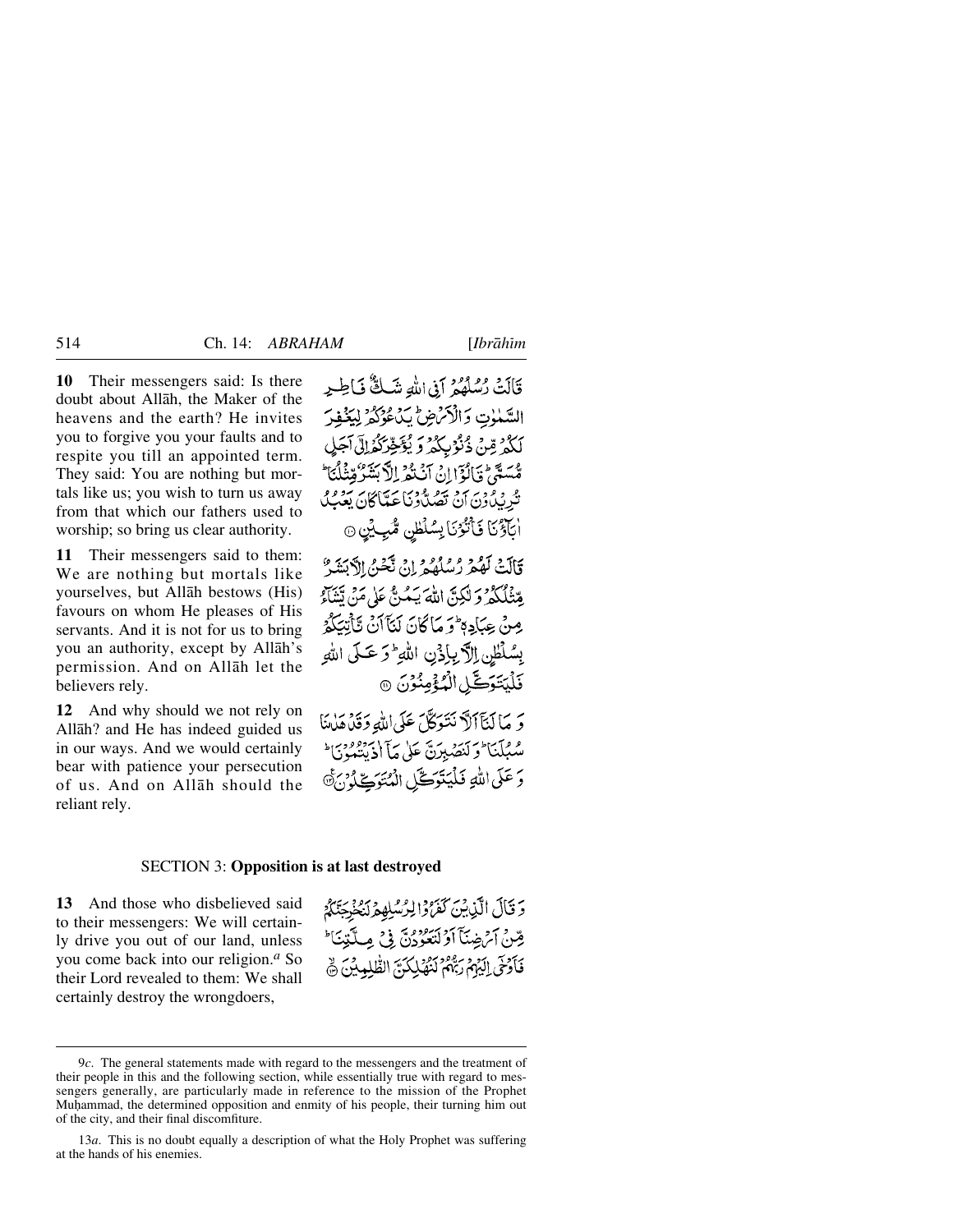**14** And We shall certainly settle you in the land after them. This is for him who fears standing in My presence and fears My threat.*<sup>a</sup>*

**15** And they sought judgment, and every insolent opposer was disappointed:

**16** Hell is before him and he is given to drink of boiling water;*<sup>a</sup>*

**17** He drinks it little by little and is not able to swallow it; and death*<sup>a</sup>* comes to him from every quarter, yet he dies not. And before him is vehement chastisement.

**18** The parable of those who disbelieve in their Lord: Their works are as ashes on which the wind blows hard on a stormy day. They have no power over aught they have earned. That is straying far away.

**19** Seest thou not that Allåh created the heavens and the earth with truth? If He please, He will take you away and bring a new creation,

**20** And that is not difficult for Allåh.*<sup>a</sup>*

وَلَدْنِيكِيِّنَّكُمُ الْأَمْرَضَ مِنْ بَعُبْدِهِ وَ ذٰلِكَ لِعَنْ خَافَ مَقَامِيْ وَخَافَ وَعِبْدِ® وَاسْتَفْتِحُوْا وَخَابَ كُلُّ جَبَّابِرٍ، عَذِبَ بِهِ ۞ قِينْ وَّيَرَايِبُهِ جَهَنَّهُمْ وَيُسْفَى مِنْ مَّآءٍ صَدِيبُ ۞ يَّبَجَرَّعُهُ وَلَا يَكَادُ يُسِيْغُهُ وَ يَأْتِيُّهِ الْمَوْتُ مِنْ كُلِّ مَكَانٍ وَمَا هُوَ بِعَيِّيْتٍ وَمِنْ وَرَآيِهِ عَذَابٌ عَلَيْظٌ مَنَّلُ الَّذِينَ كَفَرُوْا بِرَبِّهِمْ آَعْمَالُهُ مِّ كَرَمَادِ اشْتَلَّتْ بِهِ الرِّيْحُ فِي يَوْمٍ عَاصِفٍ لَا يَقْدِرُوْنَ مِيَّاكَسَبُوْا عَــٰى تَتَيَّ عِطْفْاتِكَ هُوَ الضَّلْلُ الْبَعِبُ لَ @ آلَهُ تَيْرَ آنَّ اللَّهَ خَلَقَ السَّمْوٰتِ وَالْأَدْضَ بِٱلۡجَنِّ ۚ إِنَّ يَّشَأُ بِّكُنَّ مِبۡكُمۡ وَ بَآ يَٰتِ بِخَلْق جَرِيبُ ۞ قرَّمَاذٰلِكَ عَلَى اللَّهِ بِعَــزِيْـزِ ۞

16*a. Şadīd* is translated variously as *pus, filthy* water, *hot* or *boiling* water (LL).

<sup>14</sup>*a*. The prophecy of the final triumph of the Holy Prophet and of the utter discomfiture and overthrow of the power of his opponents is of very frequent occurrence in the Holy Qur'ån; here, too, it is expressed in the clearest words. The opponents are told that they may expel the Prophet, but there was not the least doubt that he would ultimately come back as a conqueror, and be made the ruler in the land after their power was crushed. This verse contains, in fact, a very clear prophecy of the flight of the Holy Prophet from Makkah and of his re-entry into that city as a conqueror and ruler.

<sup>17</sup>*a. Death* or *maut* here means, not cessation of life, but *grief* or *distress* (R), sufficient to cause death. He experiences, as it were, the pangs of death, but death, which would end all distress, does not come to him.

<sup>20</sup>*a*. Vv.18–20 are again prophetical. V. 18 states that all the exertions of the opponents against the Prophet will be useless, while vv. 19 and 20 warn the disbelievers that their power will come to an end and another people will take their place.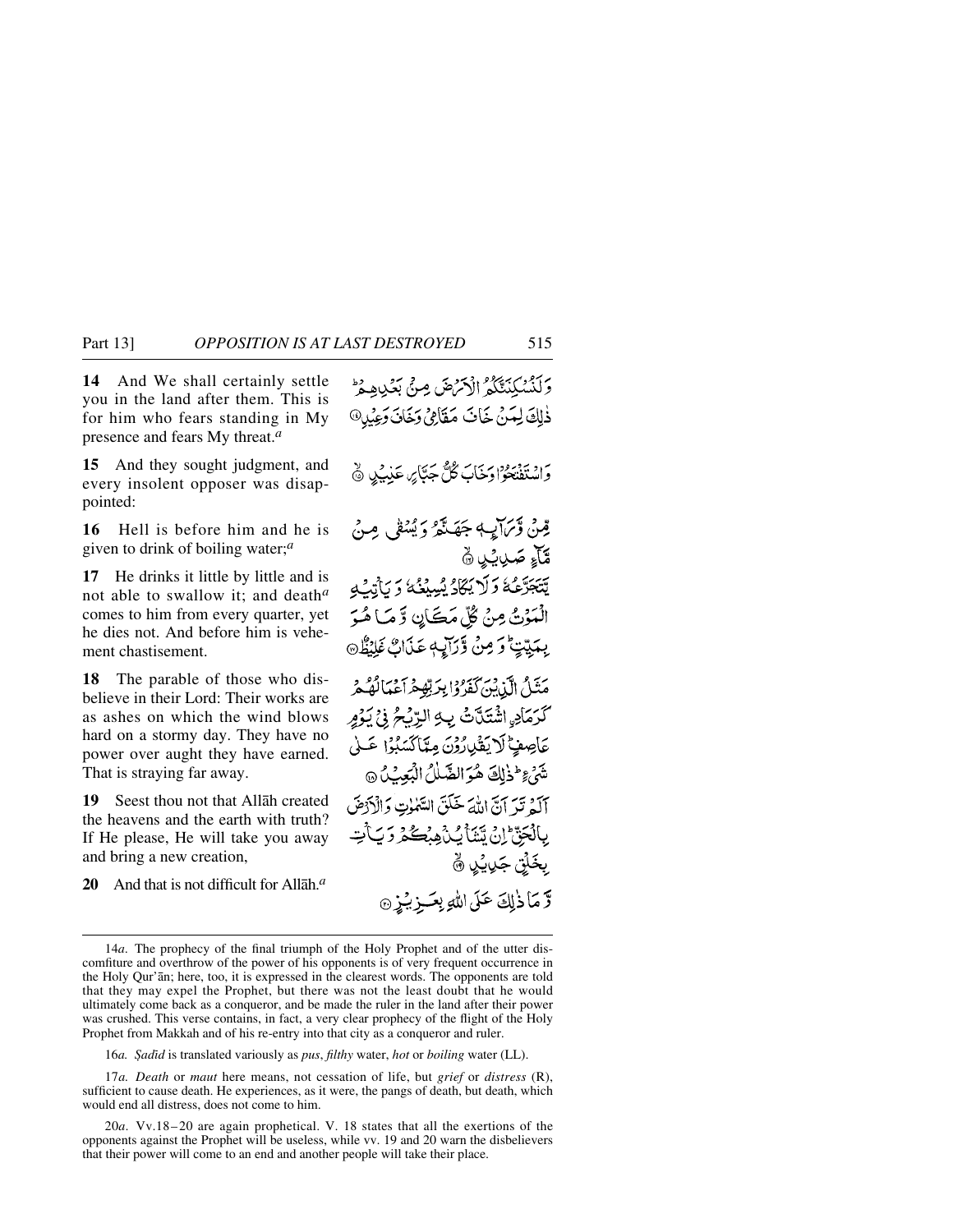**21** And they will all come forth to Allåh, then the weak will say to those who were proud: We were your followers, can you then avert from us aught of the chastisement of Allåh? They will say: If Allåh had guided us, we would have guided you. It is the same to us whether we cry or bear patiently; there is no escape for us.

وَبَرَئِنَّ اللَّهُ حَيِيْعًا فَقَالَ الصَّعَطَةُ ا إِلَيْنِ بِنَ اسْتَكَبَّرُ دَّا إِيَّا كُنَّا لَكُمْ تَبَعًا فَهَلْ م دود و ودود.<br>انگفر متعنون عَدَّا مِنْ عَدَابِ اللهِ مِنْ مِنْتَهُمْ ءِ ۖ فَنَالُوْا لَوْ هَدُ مِنَا اللَّهُ لَهَدَ نَهُدَا نَهُ لَيْ سَوَاءٌ عَلَيْنَآ آَجَرْعُنَآ آَمُرْصَلِرْنَا مَا لَنَا مِنْ مَّحِيُصِ۞

#### SECTION 4: **Truth is confirmed**

**22** And the devil*<sup>a</sup>* will say, when the matter is decided: Surely Allåh promised you a promise of truth, and I promised you, then failed you.*<sup>b</sup>* And I had no authority over you, except that I called you and you obeyed me;*<sup>c</sup>* so blame me not but blame yourselves. I cannot come to your help, nor can you come to my help. I deny your associating me with Allåh before.*<sup>d</sup>* Surely for the unjust is a painful chastisement.

**23** And those who believe and do good are made to enter Gardens, wherein flow rivers, abiding therein by their Lord's permission. Their greeting therein is, Peace!

**24** Seest thou not how Allåh sets forth a parable of a good word as a وَ قَالَ الشَّيْطُنُ لَمَّا قُضِيَ الْأَهْرُ إِنَّ اللَّهَ برسيد وعد انْجَقّْ وَمِعْدَتْكُمْ فَأَخَلَقْتُكُمْ وَمَاكَانَ لِيَ عَلَيْكُمْ قِنْ سُلْطُنِ إِلَيْهَ أَنْ ىر دەرە ئايدىردور دەت.<br>دېئوتىگە ئاستىجېتىر بى قىلا ئىگۇمگرىي دَ لَوْهُمْ ۡآٰاتْفُسَكُمْ ثُمَّآاَنَا بِيَمْضُرِجْڪُمْ دَ مَآَ أَنْنَثُرُ بِمُصْرِيخٌ ۖ إِنِّي كَفَرْتُ بِيمَآ سر سر دورو.<br>انتسر كنيمون عبي قيباط ابن الطّلبيبينَ لَّقْمَ عَذَاكٌ أَلَّكُمْ ۞ وَ أَدْخِلَ الَّذِيْنَ اٰمَنُوْا دَعَبِيلُواالصَّلِحْتِ جَنّْتٍ تَجْرِيٌّ مِنْ تَخْتِهَا الْأَنْهَارُخْلِدِ ۣۏؽٙۿٲۑٳۮ۬ڹۘۘڒؾڡؚڂ؆ؾؘڿؾۜڟۿۄٛ؋ۣؽۿٲۺ آلَمْ تَرَكَّنْفَ ضَرَبَ اللَّهُ مَثَلاً كَلِّمَةً طَيِّبَةً كَشَجَرَةٍ طَيِّبَةٍ آصَلُهَا ثَابِثٌ

<sup>22</sup>*a*. The devil mentioned in this verse is none other than the proud misleader of the preceding one. Compare also 37:30, where the very words *we had no authority over you* are put into the mouth of the leaders of evil from among men.

<sup>22</sup>*b*. Whenever a person is misled into an evil deed, he finds in the end that the promise of a good consequence for an evil deed was only a deception. Compare 4:120 and 17:64.

<sup>22</sup>*c*. The devil, or the leader in evil, only points out an evil way, and the evildoer follows that way.

<sup>22</sup>*d*. Compare 35:14. An alternative significance is *I disbelieved because you associated me with Allåh*; in other words, the leaders disbelieve because their followers lead them by their flattery to think that they are worthy of being obeyed and followed.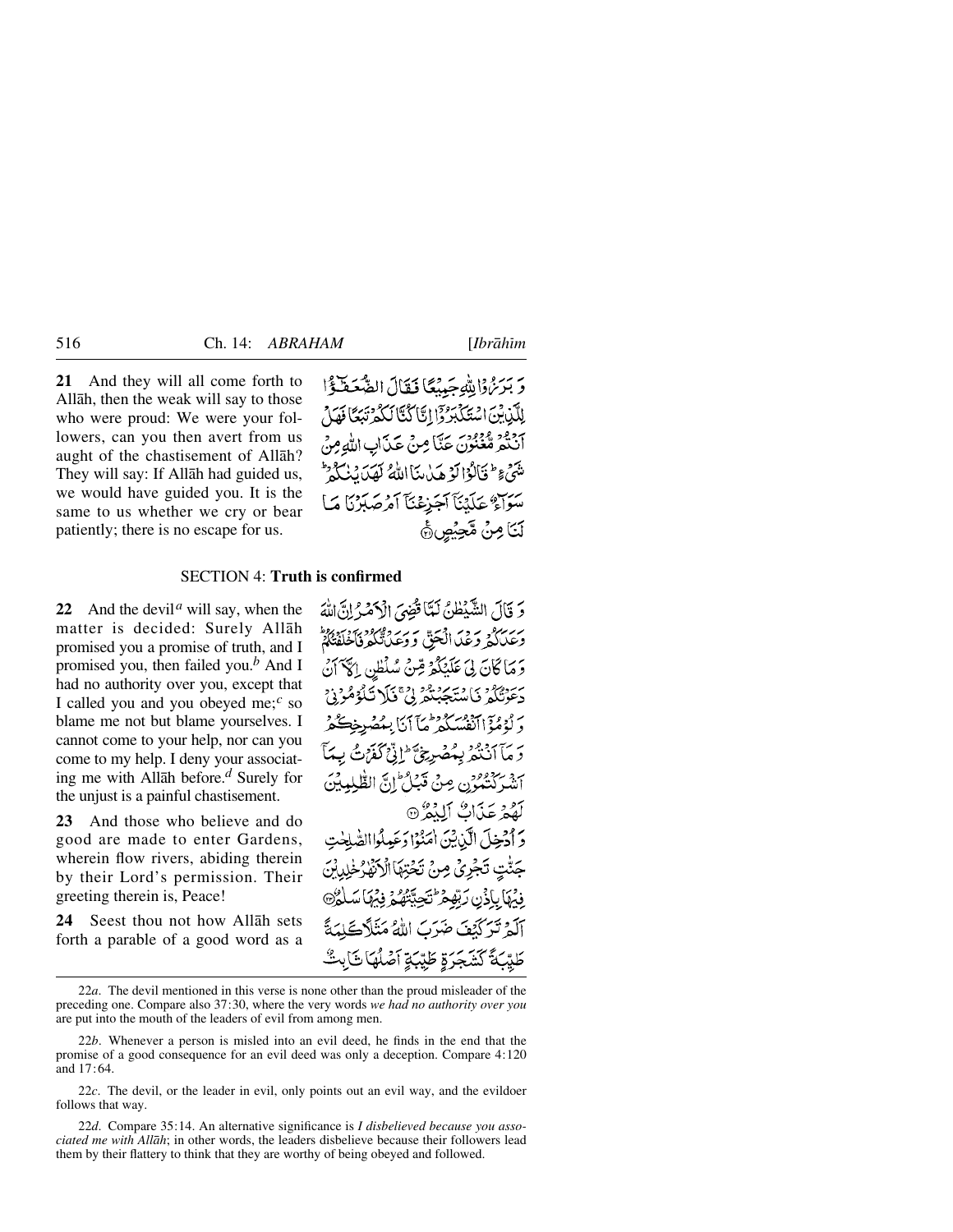good tree, whose root is firm and whose branches are high,*<sup>a</sup>*

**25** Yielding its fruit in every season by the permission of its Lord? And Allåh sets forth parables for men that they may be mindful.

**26** And the parable of an evil word is as an evil tree pulled up from the earth's surface; it has no stability.*<sup>a</sup>*

**27** Allåh confirms those who believe with the sure word in this world's life and in the Hereafter; and Allåh leaves the wrongdoers in error; and Allåh does what He pleases.*<sup>a</sup>*

## وَفَرْعُهَا فِي السَّمَاءِ &

تَؤْتِيَّ أَكْلَهَا كُلَّ حِبْنٍ بِإِذْنِ مَ تِهَا ۚ وَ رور برورد.<br>يضرِبُ اللهُ الْأَهْتَالَ لِلنَّاسِ لَعَلَّهُمْ يَتَنْ لَأَرُونَ

*ۯ*ؘؘؘؘۿؘؘػڸؠؘۊڿؘؠؽؘۊػؘؿؘڿۯۊٟڿؠؽؙؾؘۊۣڶۼٛؾ۠ڐٞٮٛ مِنْ ذَرْقِ الْأَكْرَضِ مَا لَهَا مِنْ قَدَارِهِ® يُتَبِّتُ اللَّهُ الَّذِينَ امَنُوْا بِالْقَوْلِ الثَّابِتِ فِي الْحَيْوِةِ الدُّنْبَاوَ فِي الْإِخِيرَةِ ۚ وَ يُضِلُّ اللهُ الطّْلِبِينَ وَيَفْعَلُ اللَّهُ مَا يَسَاءُ ﴾

#### SECTION 5: **Man's Injustice in rejecting Truth**

**28** Seest thou not those who change Allāh's favour for disbelief<sup>*a*</sup> and make their people to alight in the abode of perdition —

أَلَّهُ نَبْرَ إِلَى الَّذِينَ بَدَّلُوْا نِعْبِدَتَ اللَّهِ كَفْرًا وَّ أَجَلُّوْا قَوْمَهُمْ جَالَهِ الْبَيَوَابِي ۞

26*a*. The evil deed is likened to a tree whose roots do not go down into the earth, and in whose case, therefore, the process of nutrition must stop. Therefore an evil deed does not prosper and cannot bear any fruit.

27*a*. *Allåh does what He pleases,* but it is the *wrongdoers* only, whom He leaves in error. The immediate cause of their going astray is their own iniquity.

28*a*. They reject Allåh's favour, the Revelation, which aims at making them a great and exalted people, and adopt disbelief in its place.

<sup>24</sup>*a*. The parable likening a good word to a good tree follows immediately a description of the final abode of those who do good, which is repeatedly described in the Holy Qur'ån as being a Garden or Gardens wherein rivers flow. This gives us a clue to the real nature of paradise. A good word is like a good tree which gives its fruit in every season, and therefore the fruits which a man will find in paradise, ever ready and within his reach, are only the fruits of his own good deeds. The trees of paradise are in fact man's own good deeds, which have grown into trees, bearing a fruit which is an embodiment of the spiritual fruits of the good deeds of this life. It should also be noted that, as good deeds are likened to fruit-bearing trees, faith is likened to water repeatedly in the Holy Qur'ån, being the source of physical life. It is for this reason that, just as the righteous are always spoken of as being those who *believe* and *do good,* paradise is always described as being a *Garden* in which *rivers* flow, the *rivers* corresponding to *faith* and the *trees* of the Garden corresponding to the *good* which a man does. By the *kalimah (word)* is meant *a thing,* or *an affair* or *a matter, because every matter is termed a kalimah, whether it is a word* or *a deed* (R).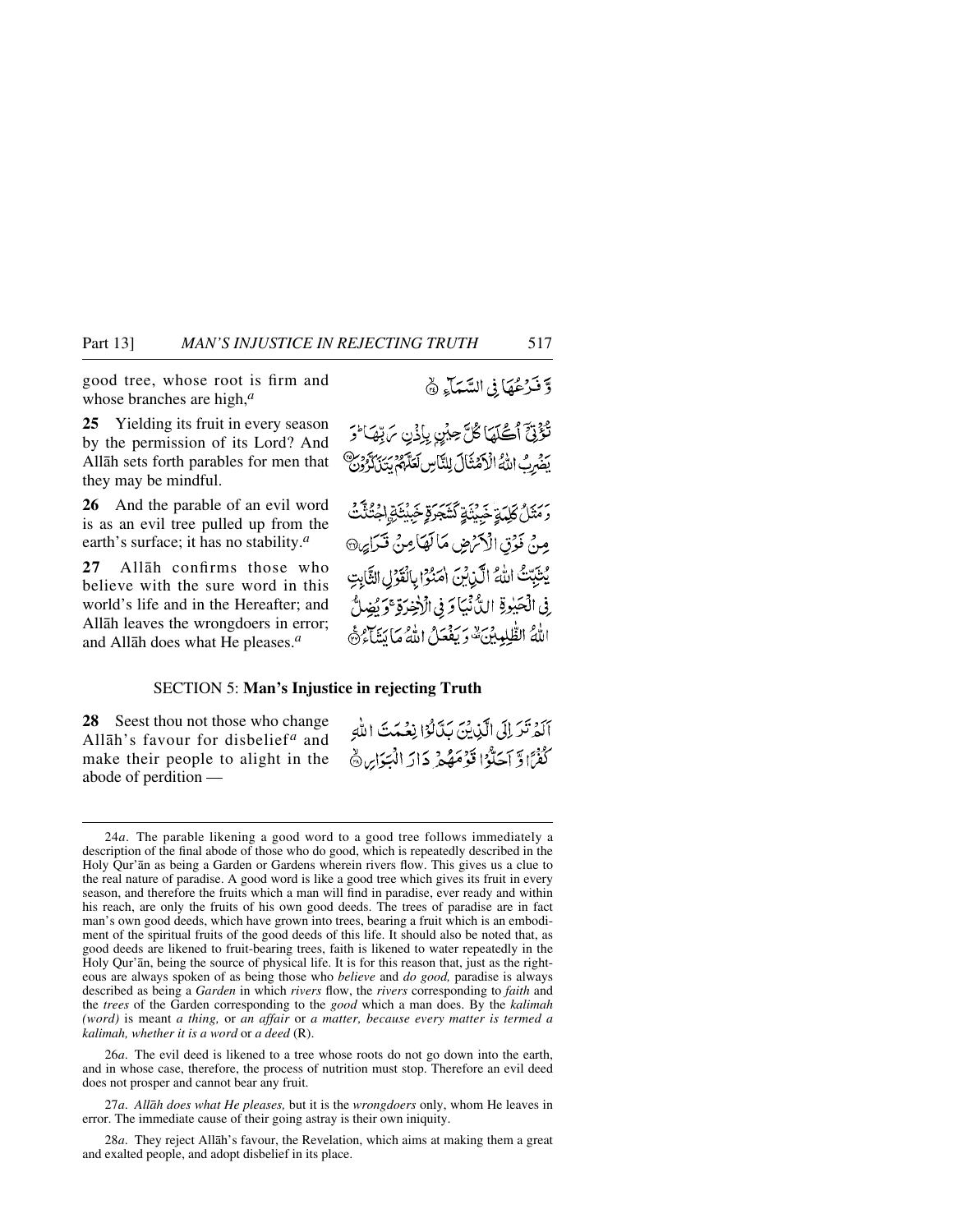**30** And they set up equals with Allåh to lead astray from His path. Say: Enjoy yourselves, for surely your return is to the Fire.

**31** Tell My servants who believe to keep up prayer and spend out of what We have given them, secretly and openly, before the coming of the day in which there is no bartering, nor befriending.

**32** Allåh is He Who created the heavens and the earth and sent down water from the clouds, then brought forth with it fruits as a sustenance for you, and He has made the ships subservient to you to run their course in the sea by His command, and He has made the rivers subservient to you.*<sup>a</sup>*

**33** And He has made subservient to you the sun and the moon, pursuing their courses; and He has made subservient to you the night and the day.

**34** And He gives you of all you ask of Him. And if you count Allåh's favours, you will not be able to number them. Surely man is very unjust, very ungrateful.

# جَهَنَّهُ بَيْضَلُّوْنَهَا مُوَ بِيَثْيَنِ الْفَيْرَاسُ®

وَجَعَلُوُا لِلَّهِ آنَكَ ادًا لِّيُضِلُّوُاعَنَ سَبِيْلِهِ قُلْ تَمَتَّعُوْا فَإِنَّ مَصِبْرَكُمْ! لَي التَّابِنِ۞

قُلْ لِعِبَادِيَ الَّذِيْنَ اٰمَنُوْا يُقِيْدُواالصَّلٰوَةَ وَيُنْفِقُوْا مِيَّا رَبِّنُهُ وَسِرًّا وَّعَلَانِكَةً مِّينْ قَبْلِ أَنْ يَأْتِيَ يَوْ هُرُلاً بِيَعْرُفِيْهِ وَلَاخِلُاُنَ

أَلَّهُ الَّذِيْ خَلَقَ السَّمْوٰتِ وَ الْأَحْرَضَ بِرِ دِبِرٍ مِنَ السَّبَاءِ مَالَّةِ فَأَخْرَجَ بِ مِنَ الثَّمَرٰتِ مِن زُقَّا لَّكُمُّ ۚ وَسَخَّرَ لَكُمُّ الْفُلْكَ لِتَجْرِيَ فِي الْبَحْرِ بِأَمْرِمْ وَسَغَّرَ لَكُمُ الْأَنْفُهُ ﴾

ر به مردود التّه من واقع روبار.<br>وَ سَخّرَ لِكُمْ الشّمسَ وَالْقَمَرْدَايِبِيْنِيّْ دَ يَعَدَّ لَكُهُ الْبَيْلَ دَ النَّعَائِرَةَ ۚ

وَ اٰتِيٰ كُمْ مِّنْ كُلِّ مَا مَبَانَتِهُوَهُ ۖ وَ إِنْ يَوْ وَوَا رَحْمَتَ اللَّهِ لَا تَحْصُوْهَا إِنَّ الْإِنْسَانَ كظلَّهُمْ كَيَقَامٌ هَ

#### SECTION 6: **Abraham's Prayer**

**35** And when Abraham said: My Lord, make this city secure, and save

وَإِذْ قَالَ إِبْرٰهِيْهُ ِسَ بِ اجْعَلُ هٰذَا الْبَلْدَالِمِنَّا وَّاجْنُبْنِي دَ بَ جَيِّ ٱنْ

<sup>32</sup>*a*. The whole of creation is here, and in the next verse, declared to be made subservient to man, to show his high place in creation. How much then does man degrade himself by bowing before and worshipping things which were made to serve him!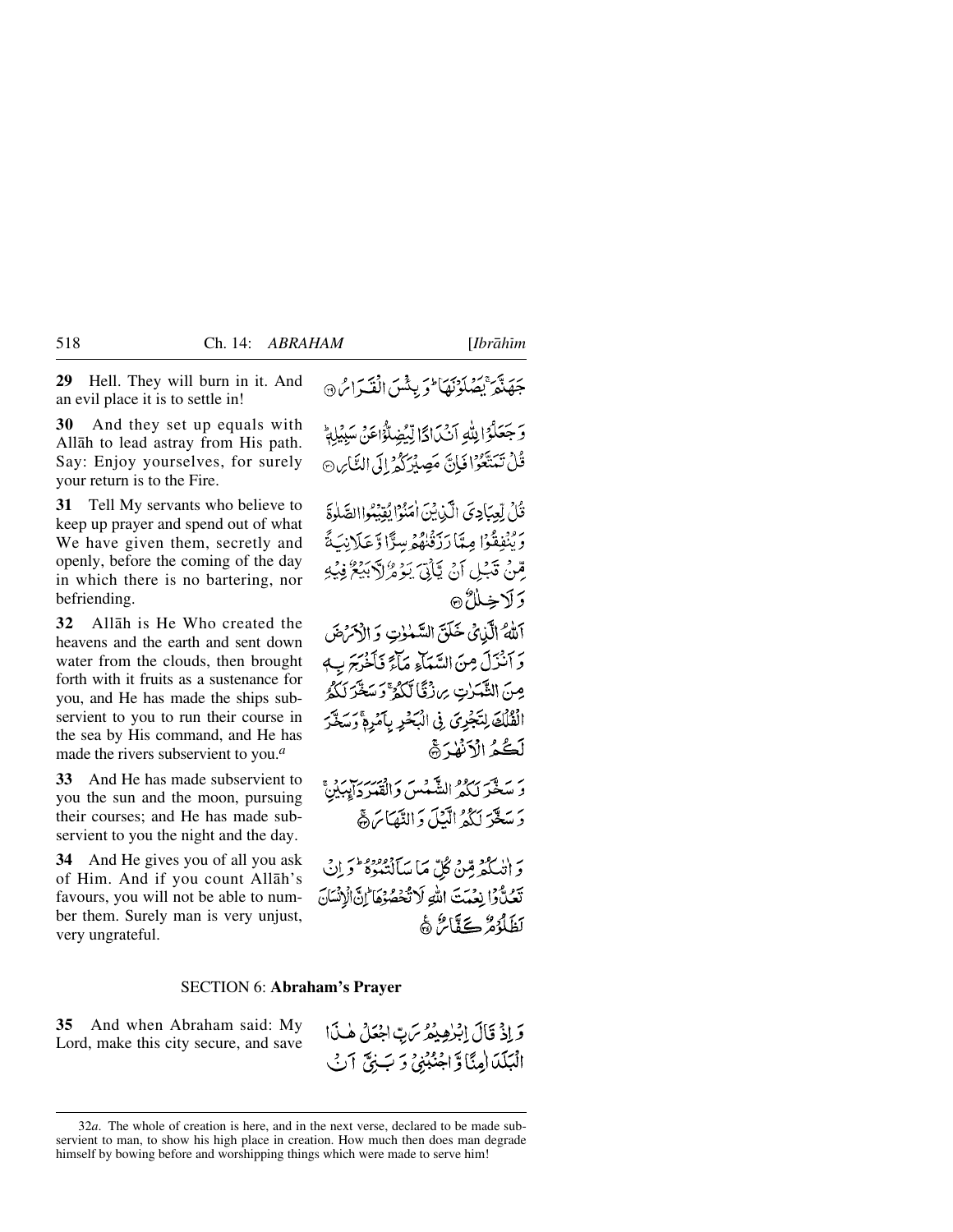me and my sons from worshipping idols.*<sup>a</sup>*

**36** My Lord, surely they have led many men astray.*<sup>a</sup>* So whoever follows me, he is surely of me; and whoever disobeys me, Thou surely art Forgiving, Merciful.*<sup>b</sup>*

**37** Our Lord, I have settled a part of my offspring *<sup>a</sup>* in a valley unproductive of fruit near Thy Sacred House, our Lord, that they may keep up prayer; so make the hearts of some people yearn towards them, and provide them with fruits; haply they may be grateful.

**38** Our Lord, surely Thou knowest what we hide and what we proclaim. And nothing is hidden from Allåh, either in the earth, or in the heaven.

تَعْبُكَ الْأَصْنَامَ وَ

يَرِتِ انْتَهْدَى آخَهِلَدْيَ كَتَبْدَرًا قِينَ النَّاسِ ۚ فَيَنِ تَبِعَنِيٌّ فَإِنَّهُ مِنِّيٌّ وَمَنْ عَصَانِيٌّ فَإِنَّكَ ءوه، سي ده»<br>غفور ش چېدره

رِ بَّنَآ الِّ آَسْكَنْتُ مِنْ ذُرِّ يَّتِيْ بِوَادٍ غَيْرِ ذِي زَمْ عِنْدَ بَيْتِكَ الْمُحَرَّوِ لاَ مَ تَبَنَ إِيُقِيَٰهُوا الصَّلْوَةَ فَاجْعَلْ أَنْهِيدَاةً قِسَّ التَّامِينِ تَفْرِيِّ إِلَيْهِمْ دَائِرِ ذَقْهُ مِرْ قِنْ الثَّمَيْنِ لَعَلَّمُهُ بَيْنِيْكُرُوْنَ @

دِيّنَآ إِيَّكَ تَعْبَدُهُ مَا نُجُفُوْ دَمَا نُعَيْلُهُ ۖ وَمَا يَخْفُىٰ عَلَى اللَّهِ مِنْ شَيْءٍ فِي الأحْمُضِ وَلَا فِي السَّيَآءِ۞

36*b*. The prayer of Abraham is in fact the prayer of the Holy Prophet and illustrates the breadth of his view. Those who follow him are, of course, his own, but he does not reject even those who disobey him, for he prays for Allåh's mercy and protection even for them.

37*a*. According to the Holy Qur'ån, Abraham brought Ishmael (and his mother) to Arabia and settled them there. The story of the casting forth of Hagar and Ishmael in the wilderness of Beer-sheba is thus not accepted. There are some details given in a hadith by Ibn 'Abbas (B. 60:9). According to this hadith, Abraham brought Hagar and Ishmael, and settled them near the ruins of the Sacred House, the Ka'bah. This, as the hadith states, was done under a Divine commandment. For when Abraham was going back, on leaving them both in this wilderness, where there was no town at this time, Hagar asked him, Is it by Allåh's commandment that thou art doing this? Abraham's reply was, Yes. Then said Hagar: "Allåh will not leave us to perish". It is further stated that, when no water was left with her, Hagar ran to and fro, between the Safa and the Marwah, to find out if there was any caravan going that way. It was on this occasion that she saw an angel, who pointed to her a place where she could find water. This was the place known now as Zamzam. It was due to this water that some people settled there. Even the Bible accepts that Ishmael's descendants settled in Arabia.

<sup>35</sup>*a*. That idolatry received a death-blow from the hands of one of Abraham's descendants shows that Abraham's prayer was not in vain. In fact, if idolatry is being swept off from the face of the earth, it is due only to Abraham and his descendants.

<sup>36</sup>*a*. Idols do not actually lead men astray, but as it is on account of them that people go astray, they are described as causing men to go astray.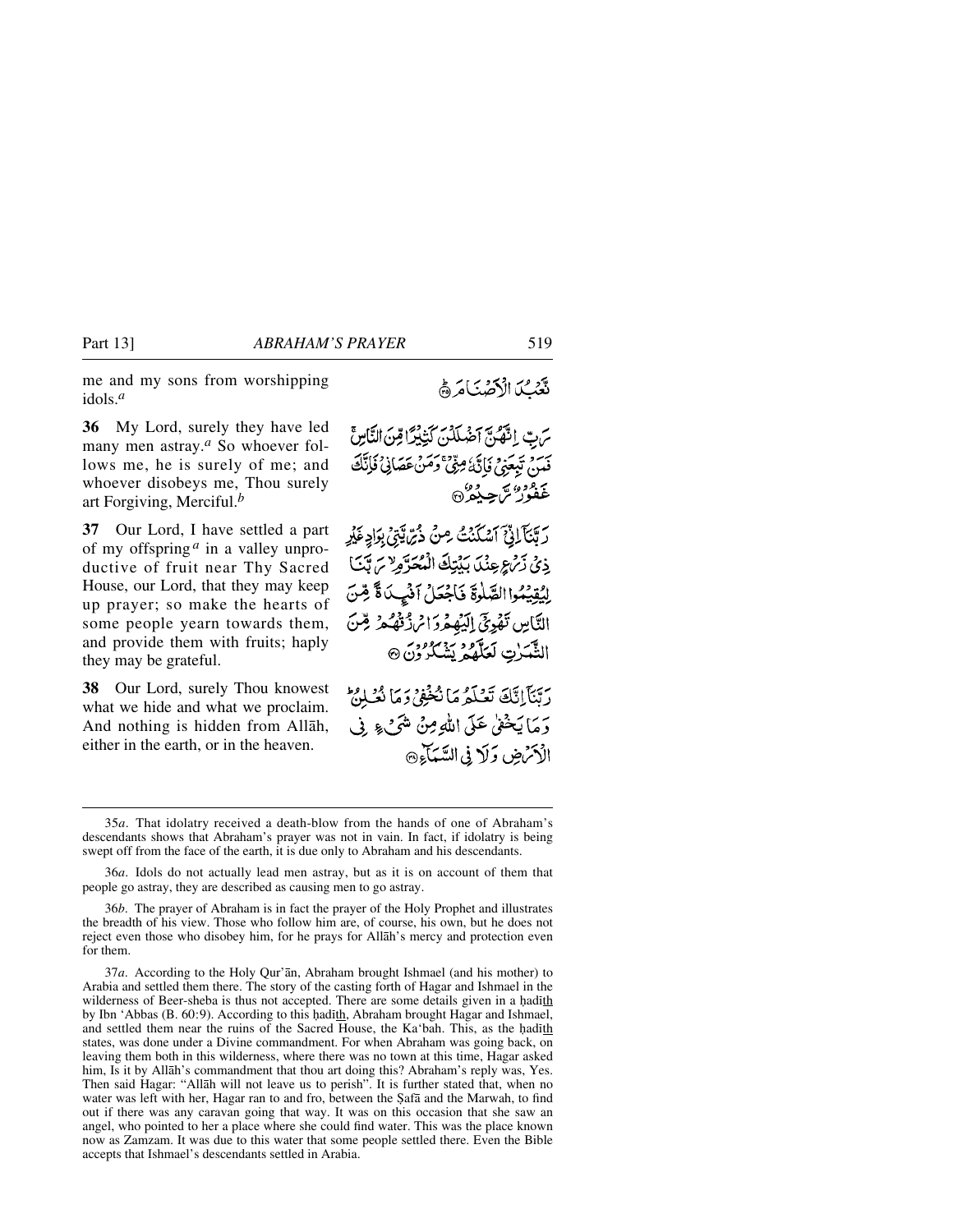**39** Praise be to Allåh, Who has given me, in old age, Ishmael and Isaac! Surely my Lord is the Hearer of prayer.

**40** My Lord, make me keep up prayer and from my offspring (too), our Lord, and accept my prayer.

**41** Our Lord, grant me protection and my parents and the believers on the day when the reckoning comes to pass.

آلْحَمْدُ لِلَّهِ الَّذِيْ وَهَبَ لِيَّ عَلَى الْكِبَرِ اِسْمٰعِيْلَ دَ اِسْخَتَ ۖ إِنَّ رَبِّيٍّ لَسَبِيْعُ الدُّعَاْفِيِّ

يَن بِّ اجْعَلْنِي مُقِيْعَ الصَّلٰوةِ وَمِنْ دْيْرَ يَتَوْقِيمَ رَبِّيَنَا دَ تَفَدَّيْلُ دُعَاْءِ ۞ بَاتِنَا الْخَفِرُ لِيُ وَلِوَالِدَىِّ وَلِلْمُؤْمِنِيْنَ يَوْمَرِ يَقُوْمُ الْحِسَابُ ﴾

#### SECTION 7: **The End of Opposition**

**42** And think not Allåh to be heedless of what the unjust do. He only respites them to a day when the eyes will stare (in terror),*<sup>a</sup>*

**43** Hastening forward, their heads upraised, their gaze not returning to them, and their hearts vacant.*<sup>a</sup>*

**44** And warn people of a day when the chastisement will come to them, then the wrongdoers will say: Our Lord, respite us to a near term, we will respond to Thy call and follow the messengers. Did you not swear before that there will be no passing away for you?

**45** And you dwell in the abodes of those who wronged themselves, and it is clear to you how We dealt with them and We made (them) examples for you.

وَ لَا تَحْسَبُنَّ اللَّهَ غَافِلًا عَدًّا بَعْدَلُ الظُّلْمُوْنَ ثُمَّ إِنَّمَا بُوَخِّرْهُ بِهِ بِدَوْمِرتَشْخَصُ فِيُهِ الْأَ

مُهْطِعِيْنَ مُقْنِعِي رُءُوتِيهِمْرِلَا يَـرْتَبَّ اليُّهِ دَ الرُّهُ مِنْ أَفْيَاتُهُ مِ مَرَاسٌ هَ أَ وَ أَنْذِيهِ النَّاسَ يَوْمَرِ يَأْتِيْهِمُ الْعَذَابُ فَيَقْوُلُ الَّذِيْنَ ظَلَمُوْا بَرِيَّنَآ أَخِيرُنَآَ إِلَى آجَلِ قَرِيْبِ نُّجِبُ دَعْرَتَكَ وَنَثَيْعِ الرُّسُلَ أوَلَهُ تَبَكَّرُنَّكَمَ أَنْسَهُ نَعْرُقِينَ قَبْلُ مَا لَكُمْ مِّنْ زَدَالِ ۞

وَّ سَكَنْتُمْرِ فِي مَسْكِنِ الَّذِينَ ظَلَمْوَا أَنْفُسِهُمْ وَتَبَيَّنَ لَكُمْ كَيْفَ فَعَلْنَا بِهِمْ وَجَهَدَتَنَالَڪُمُ الْأَهُثَالَ@

<sup>42</sup>*a*. The expression indicates a state of intense terror, in which one is unable even to wink the eye.

<sup>43</sup>*a*. The striking terror into the hearts of those who opposed the Prophet was witnessed in this very life, when the Prophet advanced on Makkah. The vacancy or blankness of the heart indicates a state of great terror.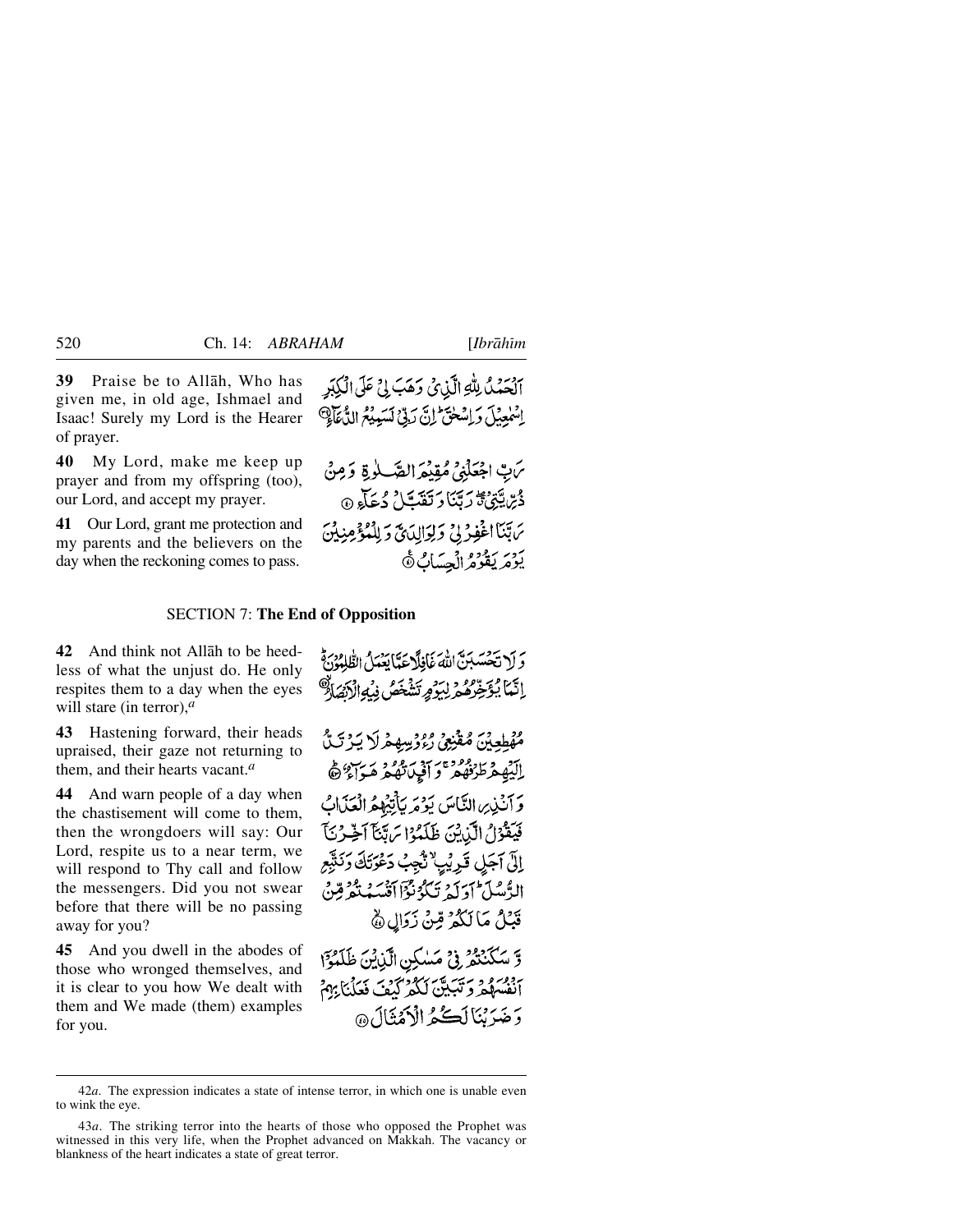**46** And they have indeed planned their plan,*<sup>a</sup>* and their plan is with Allāh, $<sup>b</sup>$  though their plan is such that</sup> the mountains should be moved thereby.

**47** So think not that Allåh will fail in His promise to His messengers. Surely Allåh is Mighty, the Lord of retribution.

**48** On the day when the earth will be changed into a different earth, and the heavens (as well),*<sup>a</sup>* and they will come forth to Allåh, the One, the Supreme.

**49** And thou wilt see the guilty on that day linked together in chains*a —*

**50** Their shirts made of pitch, and fire covering their faces,

**51** That Allåh may repay each soul what it has earned. Surely Allåh is Swift in reckoning.

**52** This is a message for the people and that they may be warned thereby,

دَ قَبْلُ مَكْرُوْا مَكْرُهُ وَعِيشُلَ اللَّهِ مَکْرُهُمْ وَلِنْ ڪَانَ مَکْرُهُمْ و لِتَزْوُلَ مِنْهُ الْجِبَالُ® فَلَاتَحْسَبَنّ اللَّهَ مُخْلِفَ وَعْلِيهِ ومِكَهُ إِنَّ اللَّهَ عَزِيْزٌ ذُوانَتِقَامٍ ﴾ يَوْمَ تَبَيَّلَ الْأَيْرَضُ غَيْبُرَ الْأَيْرَضِ وَ السَّيْبِرْتُ وَبَرَ زُوۡا لِلَّهِ الْوَاحِدِ الْقَوَّارِ۞ وَتَرَى الْمُجْرِمِينَ يَوْمَيِنِ مُّقَدَّنِينَ فِي الْأَصْفَادِ ﴾ سَرَابِيْلُهُمْ مِّنْ قَطِـرَانٍ وَّ تَغَشْى وُجُوْهَهُمُ النَّاسُ ۞ لِيَجْزِيَ اللَّهُ كُلِّ نَفْسٍ مَّاكَسَبَتْ إِنَّ اللَّهَ سَرِيْعُ الْجِسَابِ ۞ هٰذَا بَلَغٌ لِّللَّاسِ وَإِبْنُذَارُدَا بِهِ وَلِيَعْلَمَوْا

48*a*. The transformation wrought by the Holy Prophet no doubt changed the earth into a different earth and the heaven into a new heaven. The Arabia at the birth of the Prophet was not the Arabia at his death. Beliefs, usages, and practices, which had baffled all attempts at reformation for centuries, were swept away, and the ignorant, superstitious, and warring tribes had become a single nation, holding aloft the torch of knowledge and civilization to the whole world. Idolatry was blotted out of existence so completely that no vestige of it could be found among a people who had remained addicted to it for centuries. And that great change must now come over the whole world. But the spiritual resurrection is only an indication of the great day of Resurrection.

49*a*. The powerful opponents of the Prophet were brought before him linked together in chains in this very life, at the battle of Badr. These promises were fulfilled in this life to show that they were equally true as regards the next.

<sup>46</sup>*a*. The reference is to the plan of the Quraish to put an end to the Prophet's life, when he was left almost alone in Makkah.

<sup>46</sup>*b*. The words *their plan is with Allåh* signify that their plan is controlled by Allåh, Who will make it ineffective. A wonderful prophecy indeed in the mouth of a person whose only chance of saving himself now lay in escaping from his enemies, while they were taking every precaution not to allow him to escape, having decided to put him to death! See 8:30, 30a, where these plans are detailed.